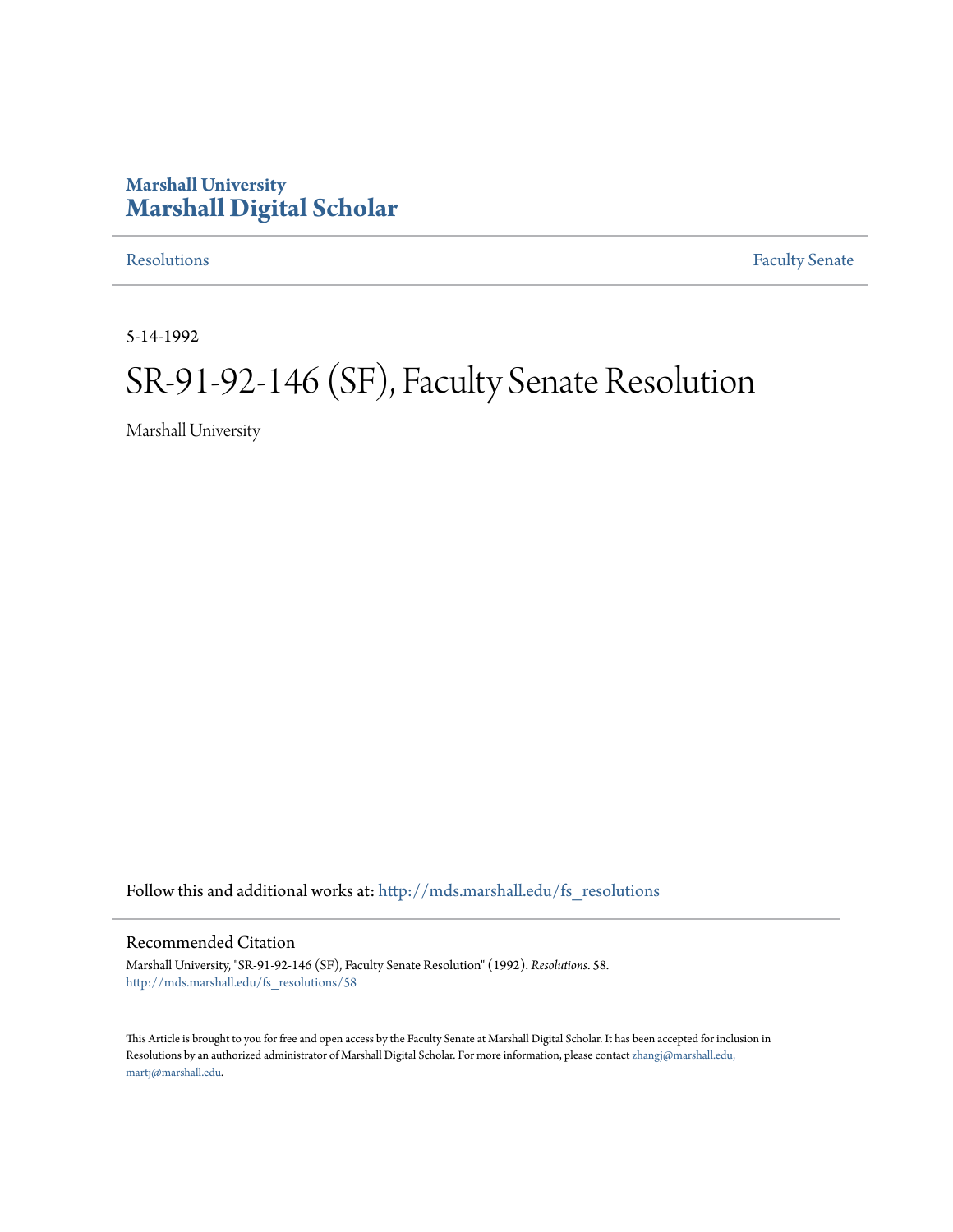#### FACULTY SENATE **Resolution** (from the Senate Floor)

# **SR-91-92-146 (SF)**

WHEREAS, standing committees are a part of the Marshall University Senate system, and

WHEREAS, Article VI. Section 4.A. of the Marshall University Faculty Constitution requires that "all actions, with the exceptions as noted, taken by Standing Committees shall be subject to final review and approval of the full Senate," and

WHEREAS, the Marshall University Faculty Senate has the foremost responsibility for the protection of the integrity and the enforcement of the Marshall University Faculty Constitution, and

WHEREAS, the Budget and Appropriations Committee has made a recommendation to the President of Marshall University but has not sent that recommendation to the Faculty Senate for its review and approval, and

WHEREAS, by failing to send this recommendation to the Faculty Senate, the Budget and Appropriations Committee has violated Article VI. Section 4.A. of the Marshall University Faculty Constitution,

THEREFORE BE IT RESOLVED that the Faculty Senate of Marshall University hereby officially reprimands the Budget and Appropriations Committee and its chairperson for their failure to comply with the Marshall University Faculty Constitution.

## **FACULTY SENATE PRESIDENT:**

| <b>FACULTY SENATE PRESIDENT:</b> |  |                     |
|----------------------------------|--|---------------------|
| APPROVED Robert Sawrey           |  | DATE: $S^{-2/4}-42$ |

DISAPPROVED BYSENATE:. \_\_\_\_\_\_\_\_\_\_\_\_\_\_\_\_ DATE: \_\_\_ \_

### **UNIVERSITY PRESIDENT:**

أحمدوه J

 $\tt READ:$  . And a set of  $\mathcal{M}_{\ell}$  , and  $\mathcal{M}_{\ell}$  is a set of  $\mathcal{M}_{\ell}$  . The set of  $\mathcal{M}_{\ell}$  is a set of  $\mathcal{M}_{\ell}$  . Then  $\mathcal{M}_{\ell}$ 

**SR-91-92-146 (SF)** 

 $\langle \cdot \rangle$